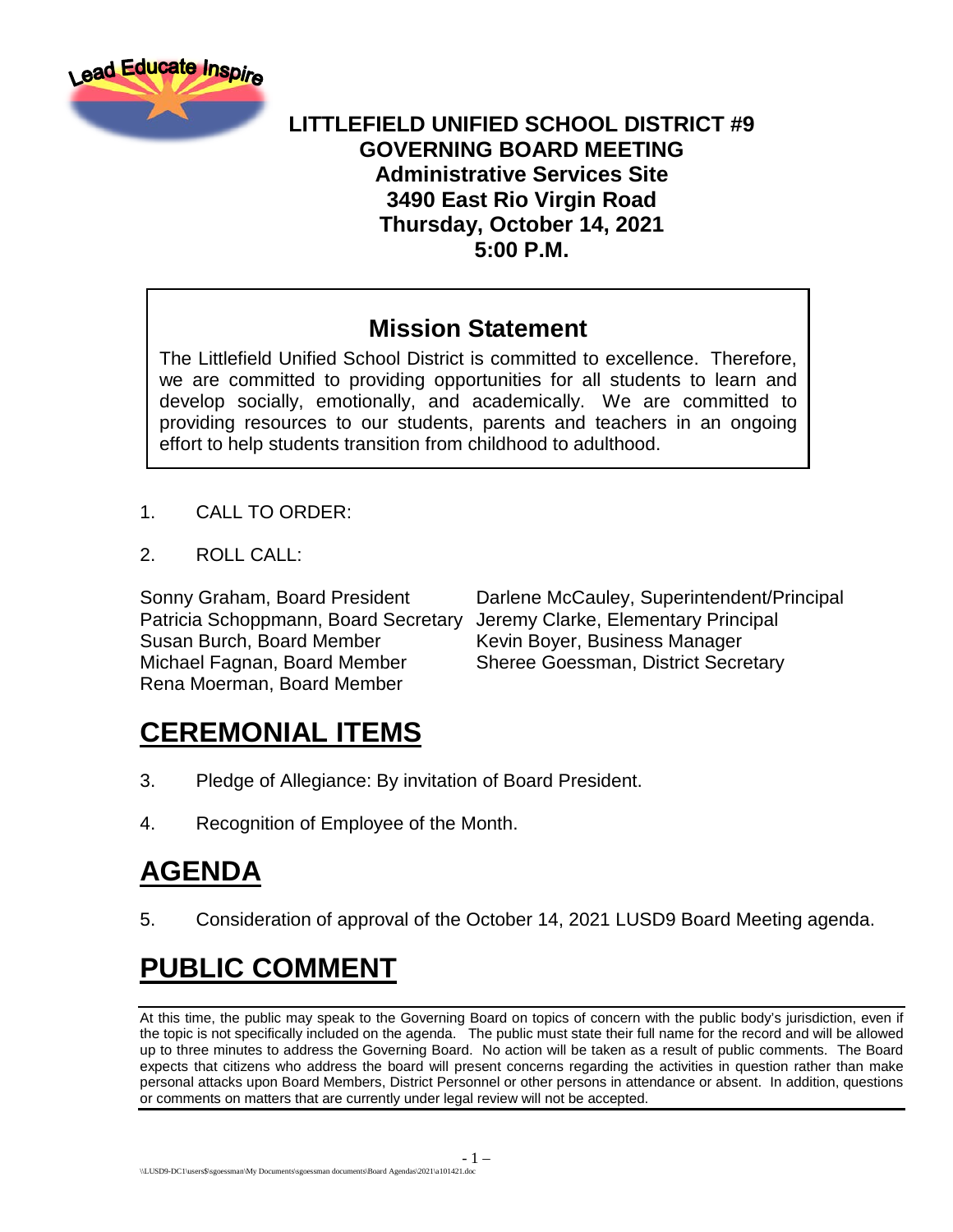

6. Public Comment.

### **INFORMATION AND DISCUSSION:**

- 7. Mr. Boyer, Business Manager.
	- a. Student Activity Balance.
	- b. Budget Update.
	- c. Food Service Financial.
	- d. Maintenance quarterly expenditure report.
	- e. Other
- 8. Mr. Jeremy Clarke, Elementary Principal
	- a. School Updates
	- b. Upcoming Dates
		- i. October 8, 2021 Athletic Friday No School
		- ii. October 11, 2021 Holiday No School
		- iii. October 13, 2021 Parent/Teacher Conferences (Students half day)
		- iv. October 14, 2021 Parent/Teacher Conferences (Students half day)
		- v. October 19, 2021 Awards Assembly
		- vi. October 21, 2021 The Great Arizona Shakeout.
		- vii. October 22, 2021 No School Staff Development
		- viii. October 25-29, 2021 Red Ribbon Week
		- ix. October 29, 2021 @ 8:45 a.m. Costume Parade
		- x. November 5, 2021 Athletic Friday No School
		- xi. November 10, 2021 Veteran's Program
		- xii. November 11, 2021 Veteran's Day No School
	- c. Other

#### 9. Mrs. McCauley, Superintendent/Principal

- a. School Update.
- b. Upcoming Dates
	- i. October 8, 2021 Athletic Friday No School
	- ii. October 11, 2021 Holiday No School
	- iii. October 12, 2021 Volleyball vs. Liberty Baptist (Away)
	- iv. October 15, 2021 Football & Volleyball vs. Green Valley (Home)
	- v. October 19, 2021 Volleyball vs. Adelson (Home)
	- vi. October 21, 2021 The Great Arizona Shakeout
	- vii. October 21, 2021 School Improvement Site Visit.
	- viii. October 22, 2021 Football & Volleyball vs. Indian Springs (Home)
		- ix. October 22, 2021 Staff Development No School
		- x. October 28, 2021 Football vs. Spring Mountain (Away)
		- xi. October 29, 2021 Halloween Carnival at BDES
	- xii. November 5, 2021 Athletic Friday No School
	- xiii. November 11, 2021 Holiday No School
- c. Other.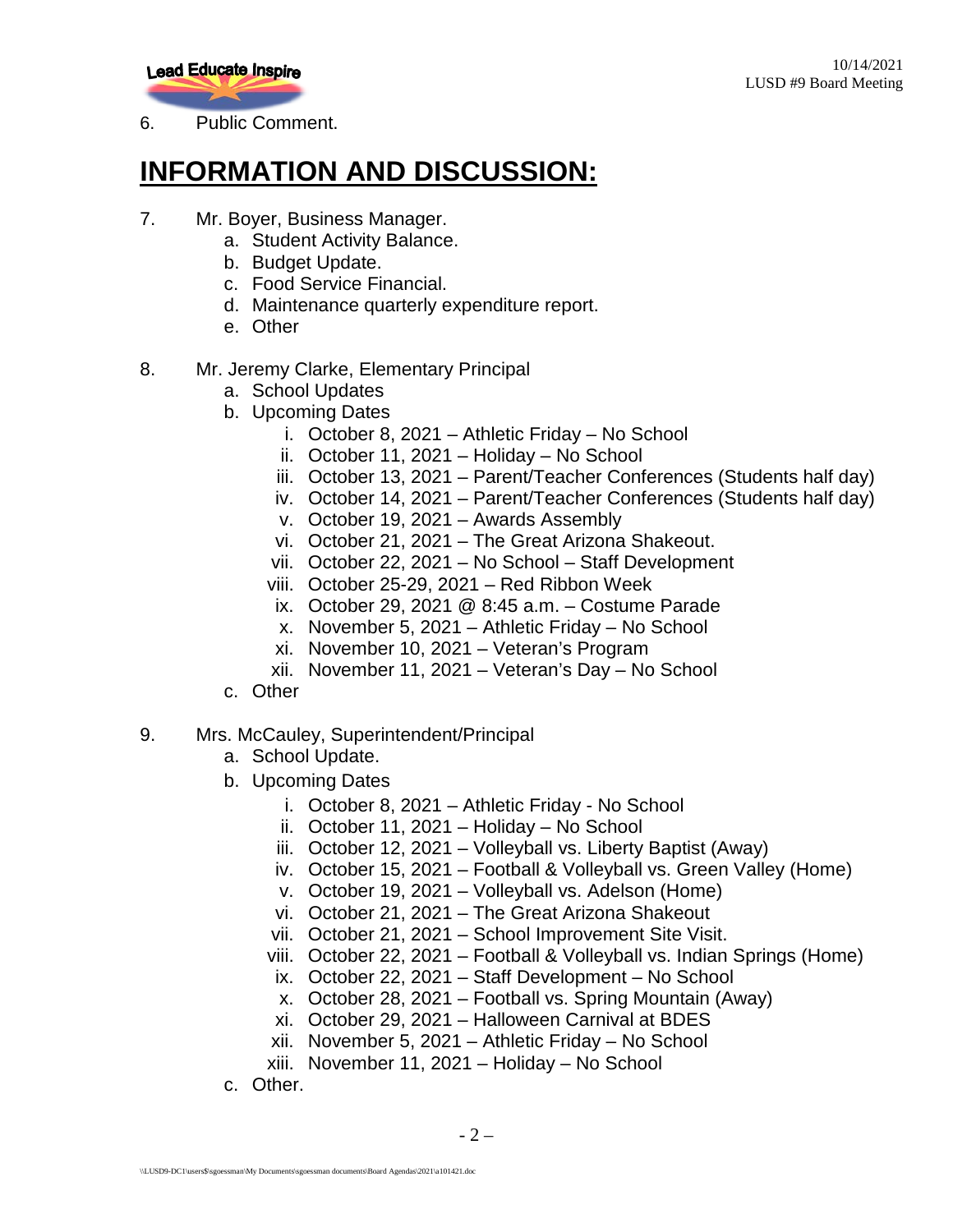

### **CONSENT AGENDA**

Approval of Routine Orders of Business. Documentation concerning the matters on the Consent Agenda may be reviewed at the Littlefield Unified School District Office, located at 3490 East Rio Virgin Road, Beaver Dam, Arizona. Any Board Member may request an item be pulled off the agenda for further discussion.

- 11. Consideration of approval of the September 9, 2021 Governing Board Meeting Minutes.
- 12. Consideration of approval of Vouchers and Stipends:
	- a. LUSD9 Payroll Vouchers: 07/2207 and 08/2208.
	- b. LUSD9 Vouchers: 1005, 1006, and 1007.
	- c. Stipends

(Members of the public may view the content of the vouchers 24 hours prior to the board meeting in the district office.)

13. Consideration of approval of FY 2021/2022 Certified and Classified Personnel, Substitute Personnel, and Coaches per the attached list, including the following:

| <b>Name</b>     | <b>Position</b>              | <b>Effective</b><br>Date |
|-----------------|------------------------------|--------------------------|
| Alber, Jacob    | <b>Classified Substitute</b> | 09/15/2021               |
| Fisher, Mary    | <b>Classified Substitute</b> | 09/29/2021               |
| Fisher, Wilson  | <b>Classified Substitute</b> | 09/29/2021               |
| Garcia, Vicente | <b>Maintenance Worker</b>    | 09/24/2021               |
| Laderer, John   | <b>Bus Driver</b>            | 09/10/2021               |

14. Consideration of approval of the following staff resignations/terminations:

| <b>Name</b>   | <b>Position</b>   | <b>Effective</b><br><b>Date</b> |
|---------------|-------------------|---------------------------------|
| Laderer, John | <b>Bus Driver</b> | 09/11/2021                      |

15. Consideration of approval of the FY 2021/2022 revised Stipend List.

### **ACTION ITEMS AND/OR DISCUSSION**

- 16. Consideration of approval of donations received by the District per Policy KCD.
	- a. Dixie Tech \$500 Sports Sponsorship
- 17. Consideration of approval of a request from Jaime Gonzalez for an extension of non-paid leave.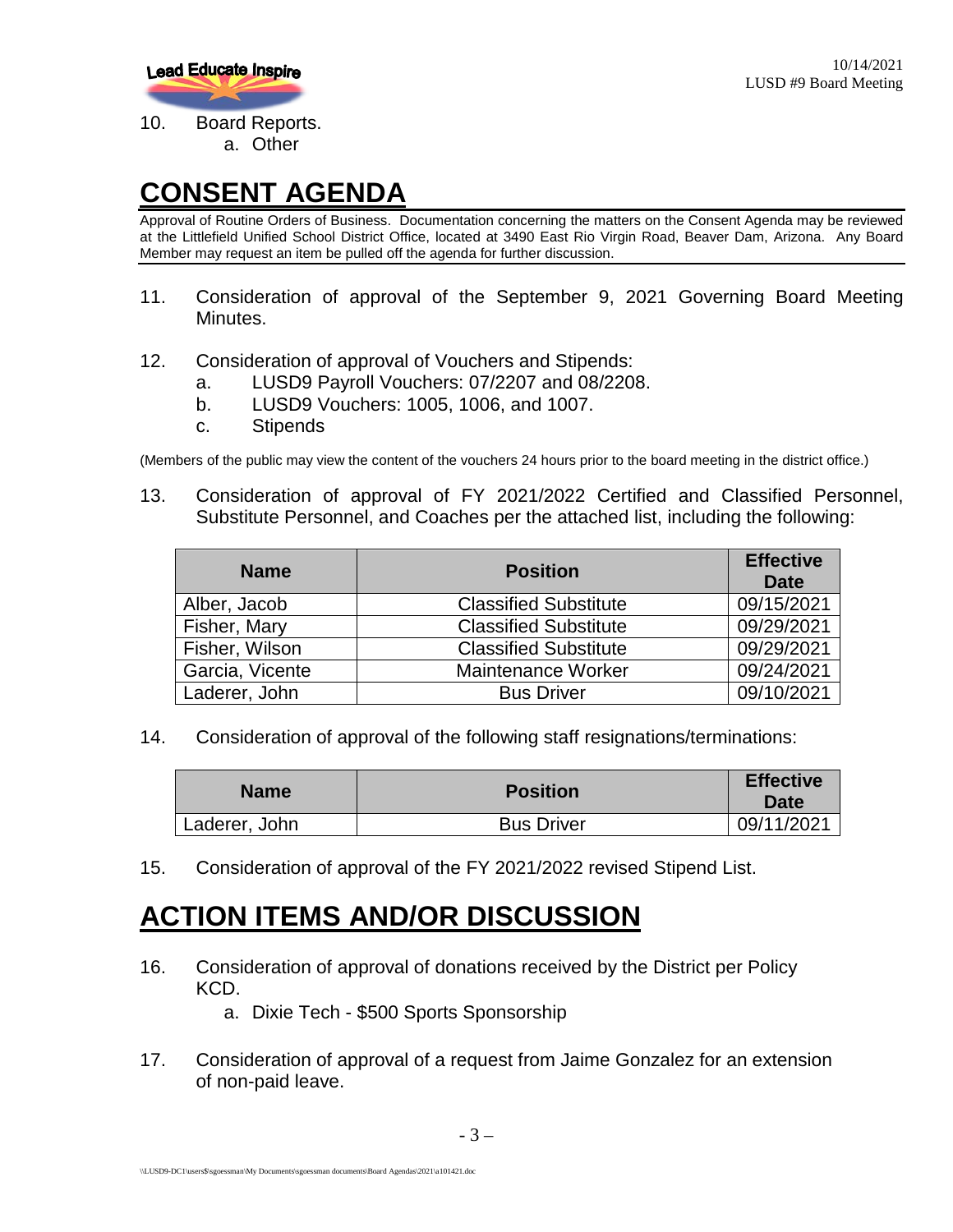

\*The Employee may request this item be discussed in Executive Session pursuant to ARS § 38-431.03 (A)(1).

- 18. Consideration of approval of a new SPED Teacher Position at the High School.
- 19. Consideration of second reading and adoption of the following policies:
	- a. BDF Advisory Committees
	- b. BEDD Rules of Order
	- c. BEDH Participation at Board Meetings
	- d. BIB Board Member Development Opportunities
	- e. DIE Audits/Financial Monitoring
	- f. DJ Purchasing (Purchasing Ethics Policy).
	- g. EEAEA Bus Driver Requirements, Training, and Responsibilities
	- h. GCB Professional Staff Contracts and Compensation.
	- i. GCF Professional Staff Hiring
	- j. GDB Support Staff Contracts and Compensation.
	- k. GDF Support Staff Hiring.
	- l. IC School Year
	- m. IHA Basic Instructional Program
	- n. IHAMB Family Life Education
	- o. IHAMD Instruction and Training in Suicide Prevention
	- p. IJ Instructional Resources and Materials.
	- q. IJJ Textbook/Supplementary Materials Selection and Adoption.
	- r. JFAA Admission of Resident Students
	- s. JFAB Tuition/Admission of Nonresident Students
	- t. JFB Open Enrollment
	- u. JK Student Discipline
	- v. JKD Student Suspension
	- w. JKE Student Expulsion
	- x. JLF Reporting Child Abuse / Child Protection
	- y. KB Parental Involvement in Education
- 20. Consideration of first reading of the following policies:
	- a. GCH Professional/Support Staff Orientation and Training.
	- b. IMB Teaching about Controversial/Sensitive Issues.
	- c. JLCB Immunizations of Students.
- 21. Discussion regarding AZM2 information.
- 22. Consideration of approval of Annual Financial Report for FY 2021.
- 23. Discussion regarding Governing Board Self Evaluation per Policy #BAA.
- 24. November Agenda Items.

### **INFORMATION ITEMS**